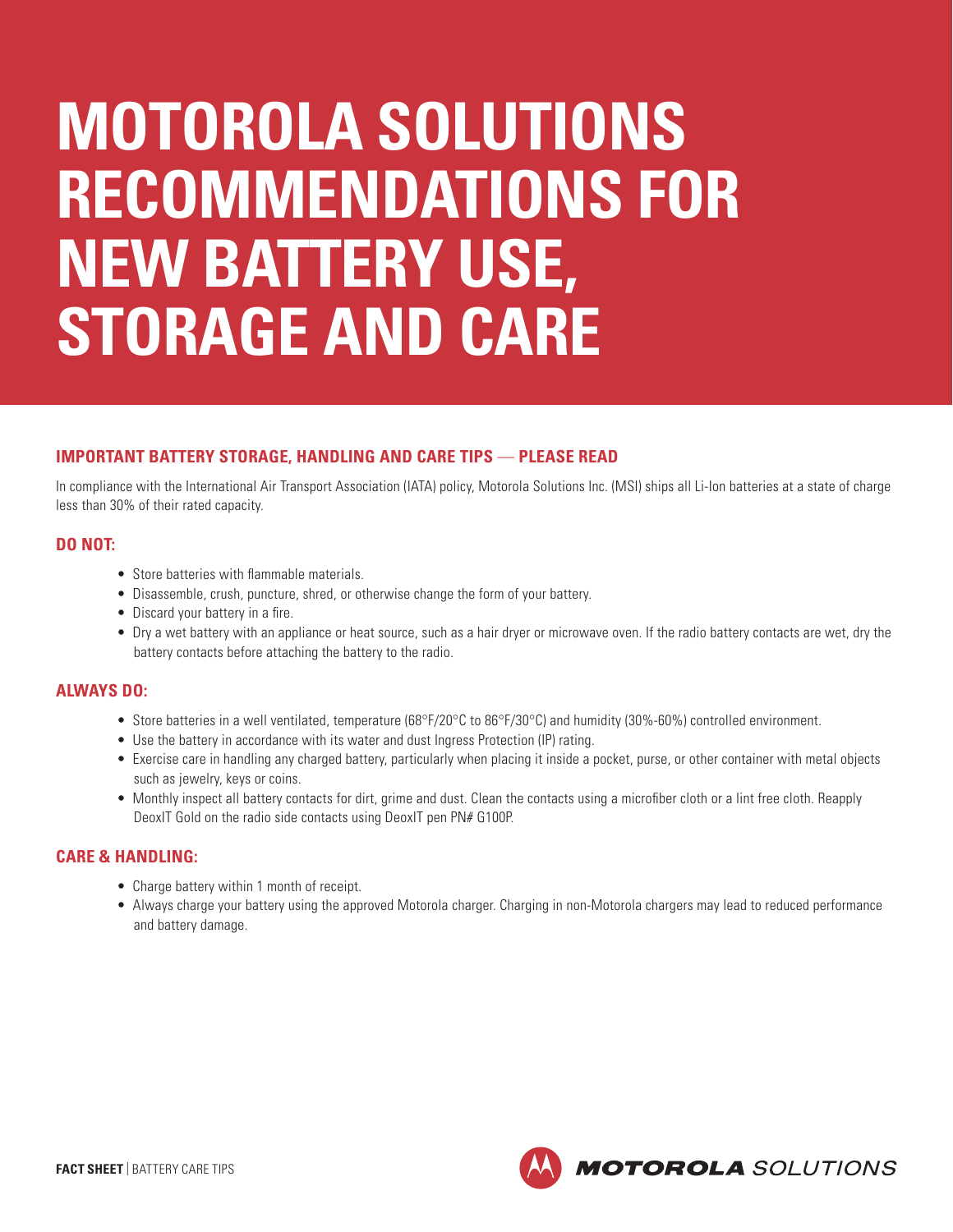## **BATTERY INITIALIZATION / RE-CALIBRATION / RECONDITIONING RECOMMENDATIONS (FOR IMPRES BATTERY)**

- For full IMPRES functionality, a new IMPRES battery must be initialized / calibrated by the IMPRES charger. The IMPRES charger will automatically detect the new IMPRES battery and automatically start the initialization / calibration process.
- IMPRES chargers will automatically re-calibrate / recondition IMPRES batteries periodically and users should not bypass the recalibration / reconditioning process.
- IMPRES Vehicular Chargers CANNOT re-calibrate / recondition IMPRES batteries, only IMPRES desktop chargers can perform re-calibration / reconditioning. Therefore, new IMPRES batteries must be initialized / calibrated in an IMPRES desktop charger and subsequent reconditionings / recalibrations must be performed in an IMPRES desktop charger.

# **BATTERY STORAGE RECOMMENDATIONS**

- New batteries that will be stored should be charged to greater than 50% (but less than 100%) state of charge within 1 month of receipt Every 9 months, batteries must be recharged to greater than 50% state of charge.
- Batteries removed from service for storage should be charged to greater than 50% state of charge. Every 9 months, batteries must be recharged to greater than 50% state of charge.
- Do not store batteries attached to radios or host devices. This will minimize current drain on the battery.

Note: Batteries removed from storage may take several charge / discharge cycles to achieve their optimal capacity. One or two reconditioning cycles will accelerate capacity recovery.

### **BATTERY DISPOSAL**

All Motorola Solutions batteries contain recyclable materials. Recycling options available in your local area should be considered when disposing of this product. Do not discard the batteries into a fire.

# **ACTIVE CIRCUITRY BATTERIES WITH SLEEP MODE**

The batteries listed below have a SLEEP MODE feature that IMPROVES the Long-Term Storage capability. This allows the batteries to discharge at a very slow rate and allows it to remain dormant for up to 9 months.

### **SLEEP MODE BATTERY KIT NUMBERS**

NNTN8570B IMPRES 2 Li-Ion 1250 mAh IECEx/ATEX PMNN4547 IMPRES 2 Li-Ion 3100 mAh TIA 4950 PMNN4573 IMPRES 2 Li-ion 4800 mAh TIA 4950

IMPORTANT USER NOTE 1: Upon delivery, these batteries are in sleep mode; these batteries will not power a radio and are not fully charged. Do not awaken the batteries unless they are meant to be used. It is recommended that the battery be kept in sleep mode until the time the battery is deployed (put into initial use). Waking the batteries can be accomplished by placing the battery into any Motorola Solutions Inc. (MSI) charger.

IMPORTANT USER NOTE 2: Placing the battery into any MSI approved charger or an IMPRES Battery Data Reader will immediately wake up the battery. Do not place the battery into any approved MSI charger or IMPRES battery data reader to keep the battery in sleep mode.

#### **Sleep Mode Battery Storage Recommendations, using IMPRES 2 Multi-unit Chargers (MUC) programmed with Software version V1.10 or later**

- 1. New batteries are in Sleep Mode when received.
- 2. If the batteries are to be directly placed into storage, **do not place the battery into any approved MSI charger or IMPRES Battery Data Reader**. These batteries can be stored for 9 months. At the end of the 9-month period, the batteries must be charged using an IMPRES 2 MUC in "Longterm Storage 75%" mode. Every 9 months, batteries must be recharged using an IMPRES 2 MUC in "Longterm Storage 75%" mode.
- 3. Batteries removed from service for storage should be charged using an IMPRES 2 MUC in "Longterm Storage 75%" mode. Every 9 months, batteries must be recharged using an IMPRES 2 MUC in "Longterm Storage 75%" mode.
- 4. Do not store batteries attached to radios or host devices. This will minimize current drain on the battery.